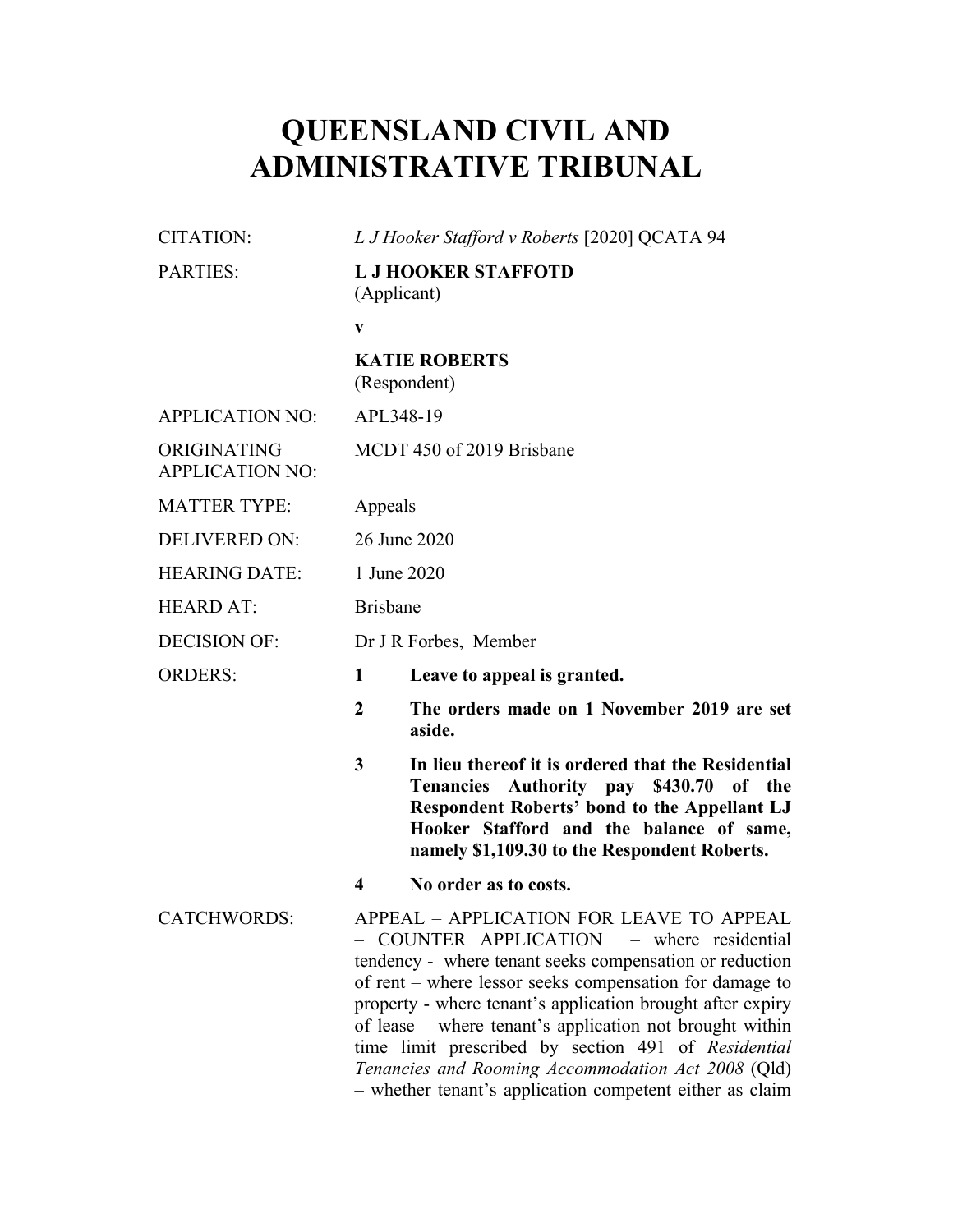for compensation for breach of contract or for loss of amenity under section 94 of Act – where tenant's claim characterised as rent reduction – where section 491 defence not raised at trial – where ineligibility for section 94 claim not raised at trial – where appeal tribunal raises absence of jurisdiction *ex mero motu* – where award for loss of amenity set aside

*Queensland Civil and Administrative Tribunal Act 2009 (Qld)* s 32, s 142 *Residential Tenancies and Rooming Accommodation Act 2008* (Qld) s 94, s 106, s 491 *Baxter v NSW Clickers' Association* (1909) 10 CLR 114 *Bourke v Kendall Rentals* [2019] QCATA 233 *Christ Church Grammar School v Bosnich & Anor* [2010] VSC 476 *Cleak v Hirt* [2013] QCATA 321 *Davison v Vickery's Motors Ltd (in liq)* (1925) 37 CLR 1 *DMW v CGW* (1982) 151 CLR 491; [1982] HCA 73 *Gould v Mazheiko & Gill* [2020] QCATA 10 *Grey v Manitoba and North Western Railway Co of Canada* [1897] AC 254 *McGarry v Coates* [2013] QCATA 32 *Marine Coatings of Alabama Inc v United States of America* (1986) 792 F 2d 1565 *Masinello v Parker & Anor* [2013] QCATA 3 *Minister for Immigration and Citizenship v SZMDS & Another* (2010) 240 CLR 611 *Mond v Lipshut* [1999] VSC 103. *Nunn v Baker* (1987) 518 So 2d 711 *Parisienne Basket Shoes Pty Ltd v Whyte* (1938) 59 CLR 369 *R v Federal Court of Australia; Ex parte Pilkington ACI (Operations) Pty Ltd* (1978) 142 CLR 113 *R v Watson; Ex parte Armstrong* (1976) 136 CLR 248 *Rail Corporation of NSW v Nebax Constructions* [2012] NSWSC 6 *Realgo Investments Pty Ltd v Daley* [2013] QCATA 81 *Stanford v Stanford* (2012) 247 CLR 108 *Suttor v Gundowa Pty Ltd* (1950) 81 CLR 418 *Thin Thin Cho v Minister for Immigration & Multicultural Affairs* (1998) 55 ALD 487; [1998] FCA 1663 *Thorpe v Charles Sturt City Corporation* (1999) 103 LGERA 395; [1999] SASC 10 *W (an infant), In Re* [1971] AC 682, 700. *Wall v the Queen; Ex parte King Won (No 1)* (1927) 39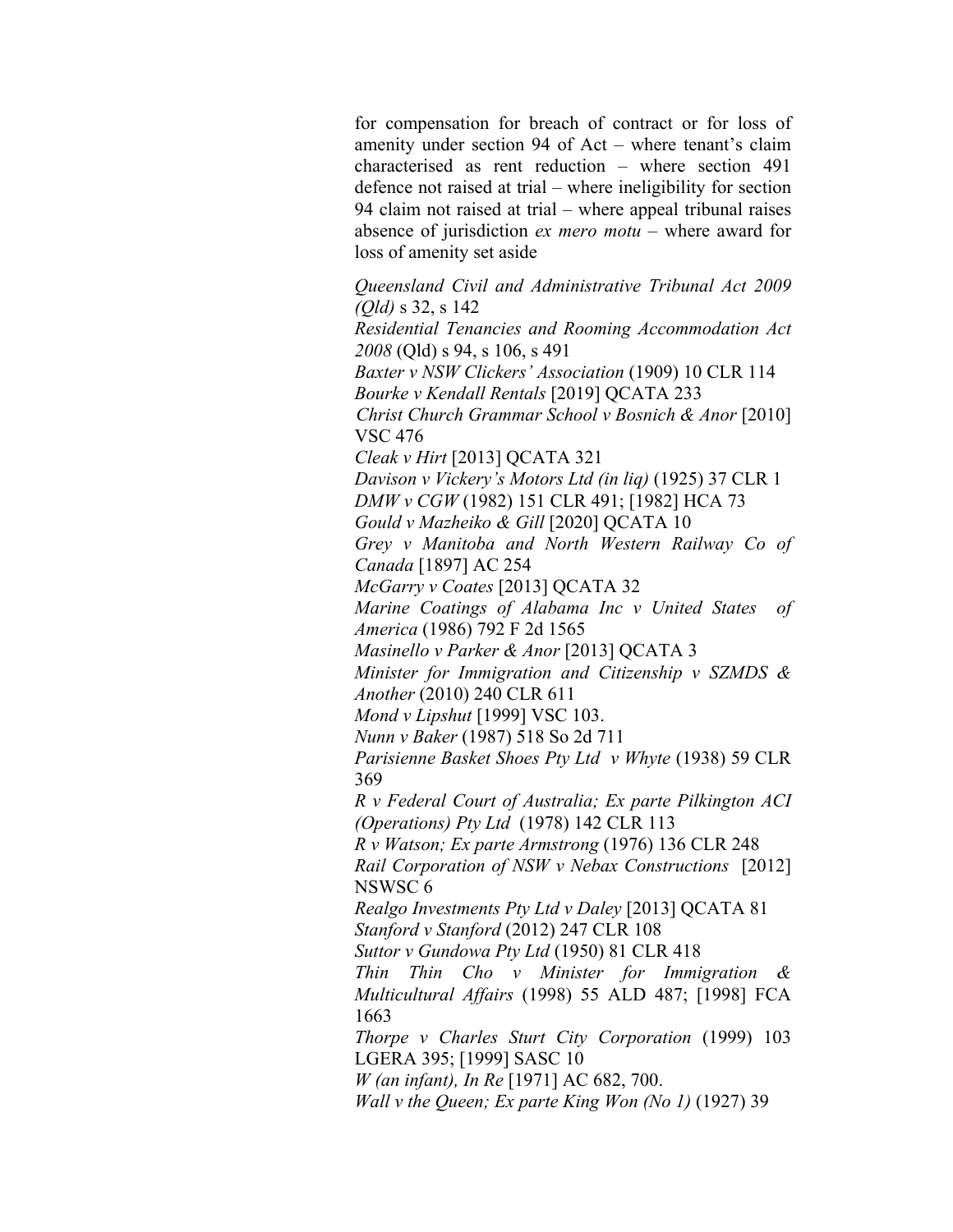#### CLR 245 *Water Board v Moustakas* (1988) 180 CLR 491

**APPEARANCES** REPRESENTATION:  $&$  This matter was heard and determined on the papers pursuant to s 32 of the *Queensland Civil and Administrative Tribunal Act* 2009 (QCAT Act).

## **REASONS FOR DECISION**

#### **The Lease**

- [1] From 16 February to 21 December 2018 the Respondent Katie Roberts (`Roberts') leased residential premises at Everton Park. The Appellant L J Hooker Stafford (`Hooker') was the managing agent for the lessor Stevens.
- [2] Hooker's locus standi in these proceedings is derived from a standard term of the tenancy agreement.<sup>1</sup>

#### **Claim and counterclaim**

- [3] These proceedings were initiated by Roberts on 28 February 2019<sup>2</sup> claiming an order for repayment of her bond (\$1,540) and compensation of \$600.<sup>3</sup>
- [4] By way of counterclaim<sup>4</sup> Hooker asks the tribunal (a) to dismiss the compensation claim; and (b) to order the Residential Tenancies Authority (RTA) to pay out of the bond \$825.70 to Hooker and \$714.30 to Roberts. Hooker's claim (\$825.70) is for repairs to walls and courtyard door, and the cost of tidying the courtyard.

#### **Primary decision**

- [5] The matter was tried by a panel of two Justices of the Peace on 1 November 2019. The Tribunal's orders are (a) that Hooker pay \$1,602.10 to Roberts as damages for loss of amenity<sup>5</sup> and (b) that the RTA repay the bond in full to Roberts.
- [6] The sum of \$1,602.10 payable to Roberts was arrived at by deducting \$437.70 allowed for Hooker's repairs from \$2,032.80 awarded to Roberts for loss of amenity.<sup>6</sup>
- [7] Hooker now seeks leave<sup>7</sup> to appeal that decision.

## **Proposed grounds of appeal**

<sup>1</sup> REIQ Form 18a, General Tenancy Agreement Cl 43(2): `Unless a special term otherwise provides the agent  $\mu$  may – (a) stand in the lessor's place in any application to a tribunal by the lessor or the tenant; or (b) do any thing else the lessor may do, or is required to do, under this agreement.'

<sup>2</sup> Application for minor civil dispute MCDT 950-19, Brisbane.

<sup>3</sup> QCAT Form 2 Part C.

<sup>4</sup>  $\frac{4}{5}$  Filed 24 October 2019.

<sup>5</sup> *Residential Tenancies and Rooming Accommodation Act 2008* (Qld) (`the Act') s 94(2)(b).

<sup>6</sup> Transcript of hearing 1 November 2019 (`T') page 41 lines 11-15.

<sup>7</sup> As required by QCAT Act s  $142(3)(a)(i)$ .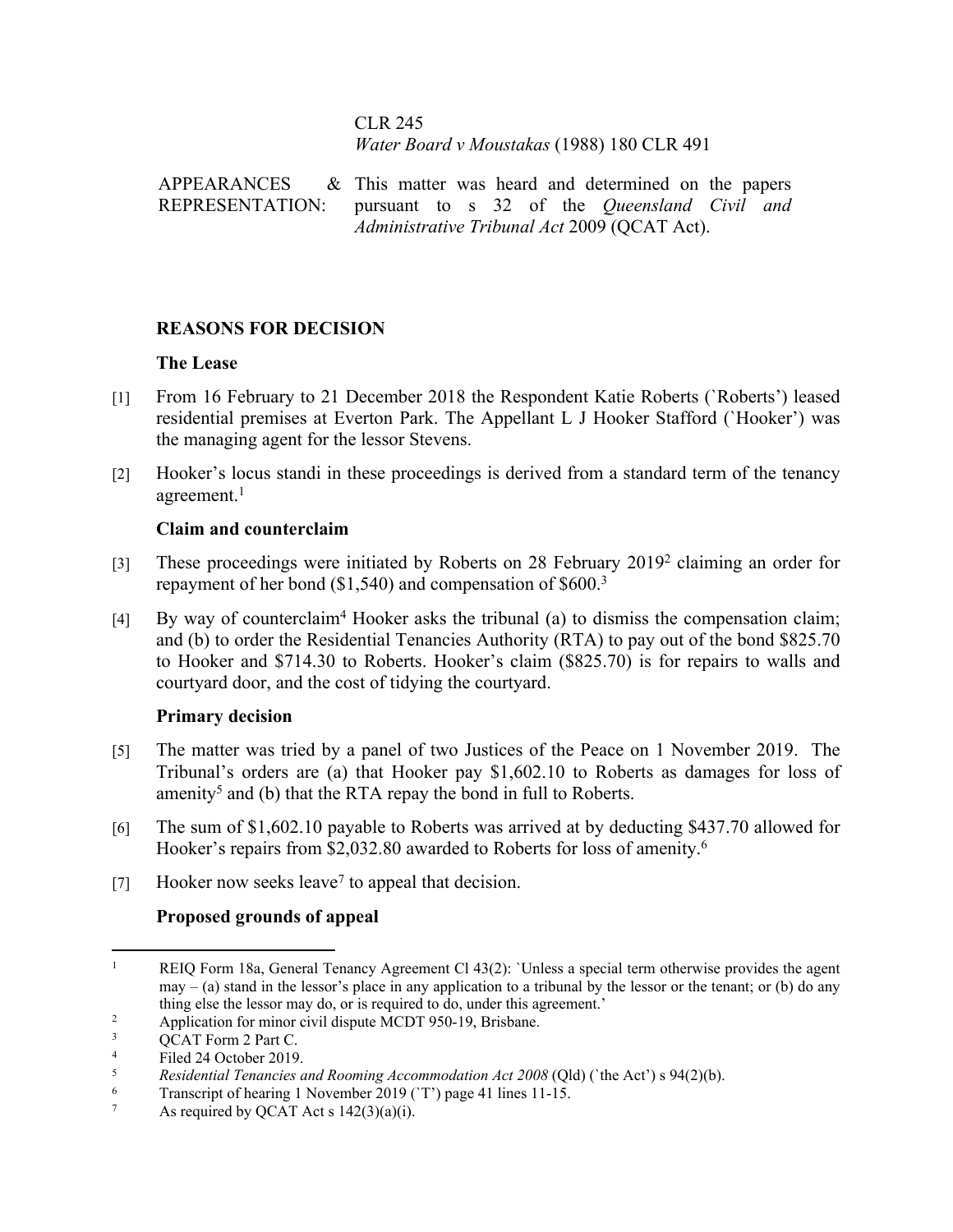- [8] Hooker submits that
	- (a) The tribunal's interpretation and application of section 94(4) of the Act is in error;
	- (b) The tribunal failed to apply section 419 when on the evidence it should have done so.

#### **First proposed<sup>8</sup> ground**

- [9] Hooker contends that `an issue with the remote control and 2 window blinds' do not amount to a substantial loss of amenity within the meaning of the Act.
- [10] The expression `amenity' is not defined in the Act, so its meaning is a question of common parlance. A modern dictionary offers this definition:

The equipment or services of a house, area etc which make life comfortable and pleasant.<sup>9</sup>

- [11] The garage is as much part of the demised premises as the kitchen or the back yard. Where there is provision for an electrically operated garage door, the lack of an efficient remote control is a significant inconvenience. Manual operation of the door entails leaving and reentering the car<sup>10</sup>; it may be physically testing, especially for an elderly or female tenant. Malfunctioning blinds may affect light, air or privacy.<sup>11</sup> Also mentioned were a weed infestation and a recalcitrant towel rail.<sup>12</sup>
- [12] Interference with `services ... which make life comfortable and pleasant' need not be total or even predominant to be substantial, or considerable, real or actual.<sup>13</sup> Ultimately a decision in relation to section 94 is a matter of judgment and decree for the primary tribunal. A view is not unreasonable merely because another reasonable view is possible.<sup>14</sup>

#### **Points not raised below**

[13] And there is more to be said. Generally the courts discountenance attempts to raise points on appeal that were not canvassed at the trial. An application for leave to appeal is not an opportunity to re-run the trial. That error is, as it were, a forensic relocation of the goal posts:

> More than once it has been held by this [High] Court that a point cannot be raised for the first time on appeal when it could possibly have been met by calling evidence below... the rule is strictly applied.<sup>15</sup>

<sup>8</sup> Prosecution of each ground is contingent upon a grant of leave.

<sup>9</sup> <sup>9</sup><br>Macquarie Dictionary (1998 edition).<br>T page 30 lines  $34-41$ 

<sup>&</sup>lt;sup>10</sup> T page 30 lines 34-41.<br>
<sup>11</sup> T page 23 line 45: `from

<sup>&</sup>lt;sup>11</sup> T page 33 line 45: `front bedroom where my daughter was in'.<br><sup>12</sup> T page 36 line 30

 $\frac{12}{13}$  T page 36 line 39.

<sup>&</sup>lt;sup>13</sup> Macquarie Dictionary (1998 edition).<br><sup>14</sup> Ministar for Immigration and Citizen

<sup>14</sup> *Minister for Immigration and Citizenship v SZMDS & Another* (2010) 240 CLR 611 at [131]; *In Re W (an infant)* [1971] AC 682, 700.

<sup>15</sup> *Water Board v Moustakas* (1988) 180 CLR 491 at [13].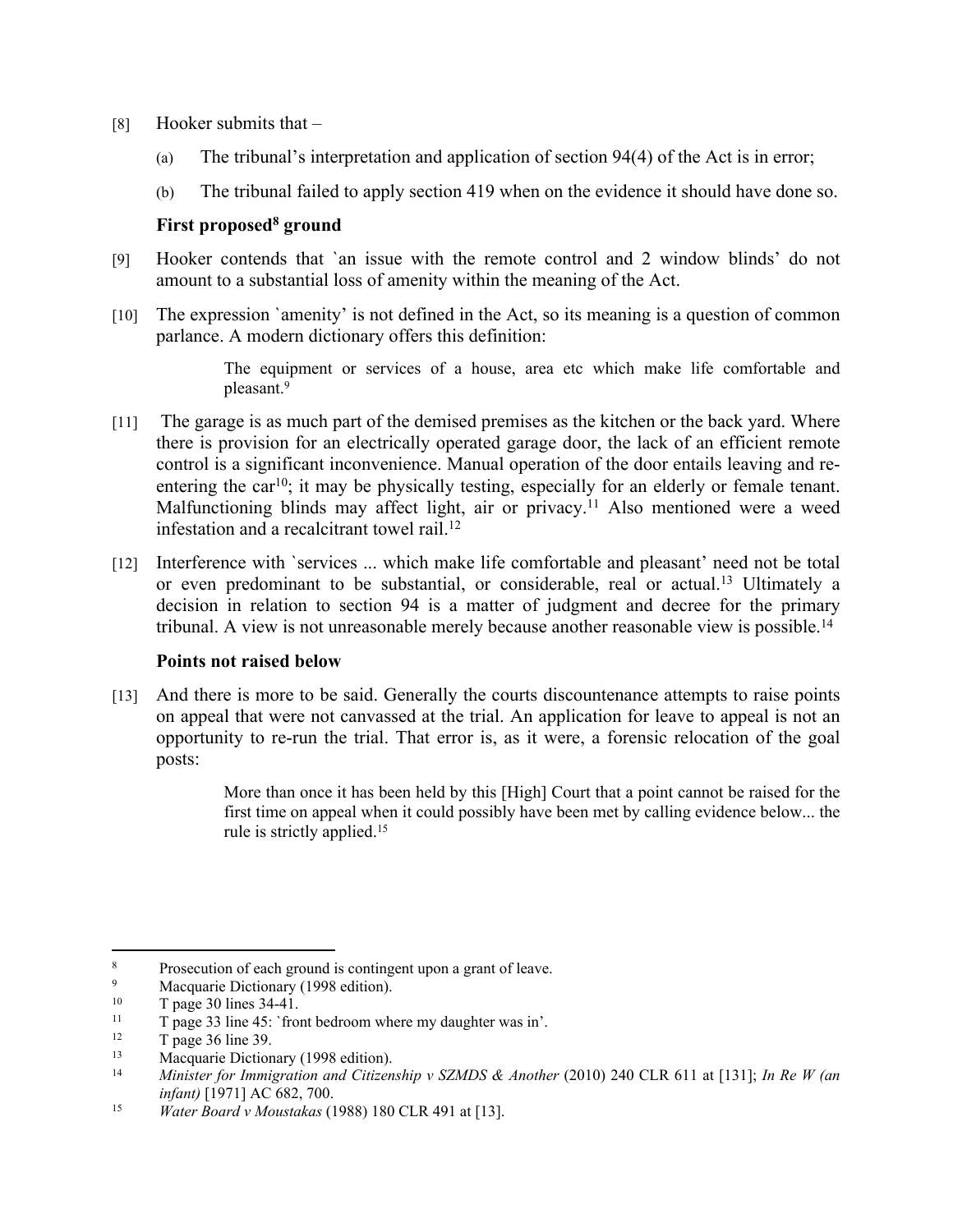The conduct of the trial is governed by the questions [then] asked ... a part is, and ought to be bound by the course of the trial.<sup>16</sup>

- [14] Neither Ms Smith nor Mr Armstrong, who appeared in tandem for Hooker, put it to Roberts or to the tribunal that the defective blinds and garage did not constitute a substantial loss of amenity.
- [15] The first ground discloses no appellable error, and is dismissed.

#### **Second proposed ground – s 419**

[16] Section 419 of the Act materially provides:

This section applies if the any of the following claim there has been a breach of a term of a residential tenancy agreement ... a lessor or tenant ... The lessor or tenant ... may apply to a tribunal for an order about the breach. The application must be made within 6 months after the lessor or tenant ... becomes aware of the breach.

[17] This argument is expounded in the application for leave as follows:

When making the decision we believe that the tribunal failed to acknowledge that section 419(3) specifically states that an application for breach of a tenancy must be made within six months of the breach. We note that the tenant's application states that she did not have access to the garage to park her car, and that 2 blinds did not operate fully and the decision was made for compensation by the tribunal for the entire 44 weeks of her tenancy. The tribunal decision was made outside of Act [*sic*] being that the tenant should have made her application for her compensation claim within 6 months of becoming aware of the breach. The tenancy commenced on 16 February 2018 and concluded on 27 December 2018. The application was lodged on 13 September 2019.

[18] The transcript reveals no mention of section 419, either in name or in substance. As indicated above, courts generally discountenance points taken on appeal that were not taken at the trial. Exceptions are sometimes made for points that are pure questions of law but that is not the case here. The factual basis of Hooker's section 419 point is merely a set of *ex parte* allegations. The alleged facts do not have the status of judicial findings, simply because they were not mentioned at the trial. The acceptability of this defence is doubtful, but in view of what follows, a concluded opinion is unnecessary.

#### **Or section 94?**

[19] However, that is not an end of the matter. While no specific reference to section 94 of the Act was made at the trial, it is apparent that the tribunal had that provision in mind. The transcript contains repeated references to a loss of `amenity',<sup>17</sup> and the tribunal's award in favour of Roberts is made under that rubric.<sup>18</sup> Loss of amenity is the subject of section 94, and so far as leases are concerned<sup>19</sup> it appears nowhere else in the Act.

<sup>16</sup> *Grey v Manitoba and North Western Railway Co of Canada* [1897] AC 254 at 267; *Davison v Vickery's Motors Ltd (in liq)* (1925) 37 CLR 1 at 35 per Starke J; *Suttor v Gundowa Pty Ltd* (1950) 81 CLR 418 at 438; *Mond v Lipshut* [1999] VSC 103.

<sup>17</sup> T page 9 line 9, page 13 line 25, page 14 line 26, page 29 line 6, page 36 line 39, page 40 line 24.

 $18$  T page 41 line 7.

<sup>19</sup> A provision regarding rooming accommodation (s 106) is immaterial.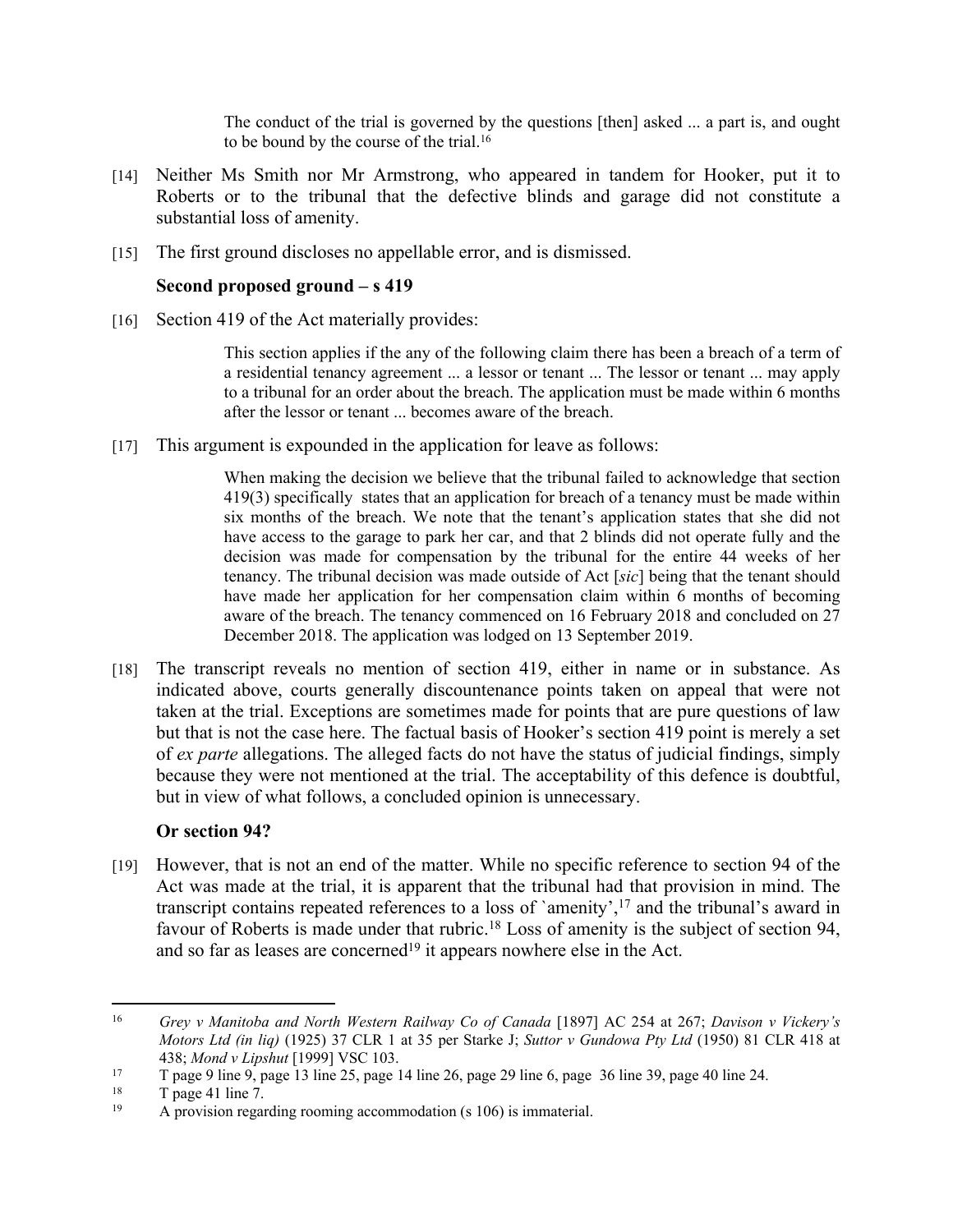[20] Applications under section 94 are not subject to the time limit in section 419.<sup>20</sup> It is, however, essential that the application be brought while the tenancy is still current.<sup>21</sup> Here the application was made some 9 months after Robert's lease ended, so it inevitably follows that her application for loss of amenity was a nullity and the tribunal had no jurisdiction to entertain it.

## **Amenities claim invalid – no jurisdiction**

- [21] No submission to the effect was made at the trial, but the objection is fundamental, going to jurisdiction. The tribunal simply had no power to make the order in question. Where a court or tribunal is asked to make an order that is plainly *ultra vires* it may and should take the jurisdictional point itself, even if no party does so.<sup>22</sup> Agreement, silence or acquiescence of parties cannot confer jurisdiction over a dispute that a tribunal is not empowered to decide.<sup>23</sup> Technically, the court acts *ex mero motu* – on a motion of its own. The present point is a pure point of law; the end date of the lease is established by an undisputed document in evidence, and the date of filing the initial application is on the tribunal's record.
- [22] Courts are bound to take judicial notice of the limits of their powers. It would be undesirable, and a waste of time and resources, to go through the motions of reaching a void decision<sup>24</sup>, which a judgment debtor is simply free to ignore.<sup>25</sup> Whether the want of jurisdiction appears immediately, or at a later stage<sup>26</sup> the tribunal must `hold its hand'.<sup>27</sup>

#### **Conclusion – orders revised**

- [23] The consequences are unfortunate for Ms Roberts; whether she seeks compensation or reduction of rent she meets formidable difficulties. But sympathy is no substitute for the tribunal's duty to apply the law. It does not enjoy the luxury of administering palm tree justice.<sup>28</sup>
- [24] There is no application on Roberts' part against the modest award of \$430.70 for property damage.

<sup>20</sup> *Masinello v Parker & Anor* [2013] QCATA 325; *Gould v Mazheiko & Gill* [2020] QCATA 10 at [13] per Daubney P; *Bourke v Kendall Rentals* [2019] QCATA 233; *Cleak v Hirt* [2013] QCATA 321 at [6]; *Realgo Investments Pty Ltd v Daley* [2013] QCATA 81 at [4].

<sup>21</sup> *Gould v Mazheiko & Gill* [2020] QCATA 10 at [18]; *Bourke v Kendall Rentals* [2019] QCATA 233 at [16]. <sup>22</sup> *Thorpe v Charles Sturt City Corporation* (1999) 103 LGERA 395; [1999] SASC 10 at

<sup>[6];</sup> *Marine Coatings of Alabama Inc v United States of America* (1986) 792 F 2d 1565; *Nunn v Baker*  (1987) 518 So 2d 711 at 712; *McGarry v Coates* [2013] QCATA 32 at [6].

<sup>23</sup> *Rail Corporation of NSW v Nebax Constructions* [2012] NSWSC 6 at [35]. <sup>24</sup> *Baxter v NSW Clickers; Association* (1909) 10 CLR 114 at 126 per Griffith CJ; *Parisienne Basket Shoes Pty Ltd v Whyte* (1938) 59 CLR 369 at 375; *R v Federal Court of Australia; Ex parte Pilkington ACI (Operations) Pty Ltd* (1978) 142 CLR 113 at 126.

<sup>25</sup> *DMW v CGW* ; (1982) 151 CLR 491; [1982] HCA 73 at [8].

<sup>&</sup>lt;sup>26</sup> *Wall v the Queen; Ex parte King Won (No 1)* (1927) 39 CLR 245 at 257.<br><sup>27</sup> Ibid

 $\frac{27}{28}$  Ibid.

<sup>28</sup> *R v Watson; Ex parte Armstrong* (1976) 136 CLR 248 at 257; *Stanford v Stanford* (2012) 247 CLR 108 at [38]; *Thin Thin Cho v Minister for Immigration & Multicultural Affairs* (1998) 55 ALD 487 at 501; [1998] FCA 1663; *Christ Church Grammar School v Bosnich & Anor* [2010] VSC 476 at [25].